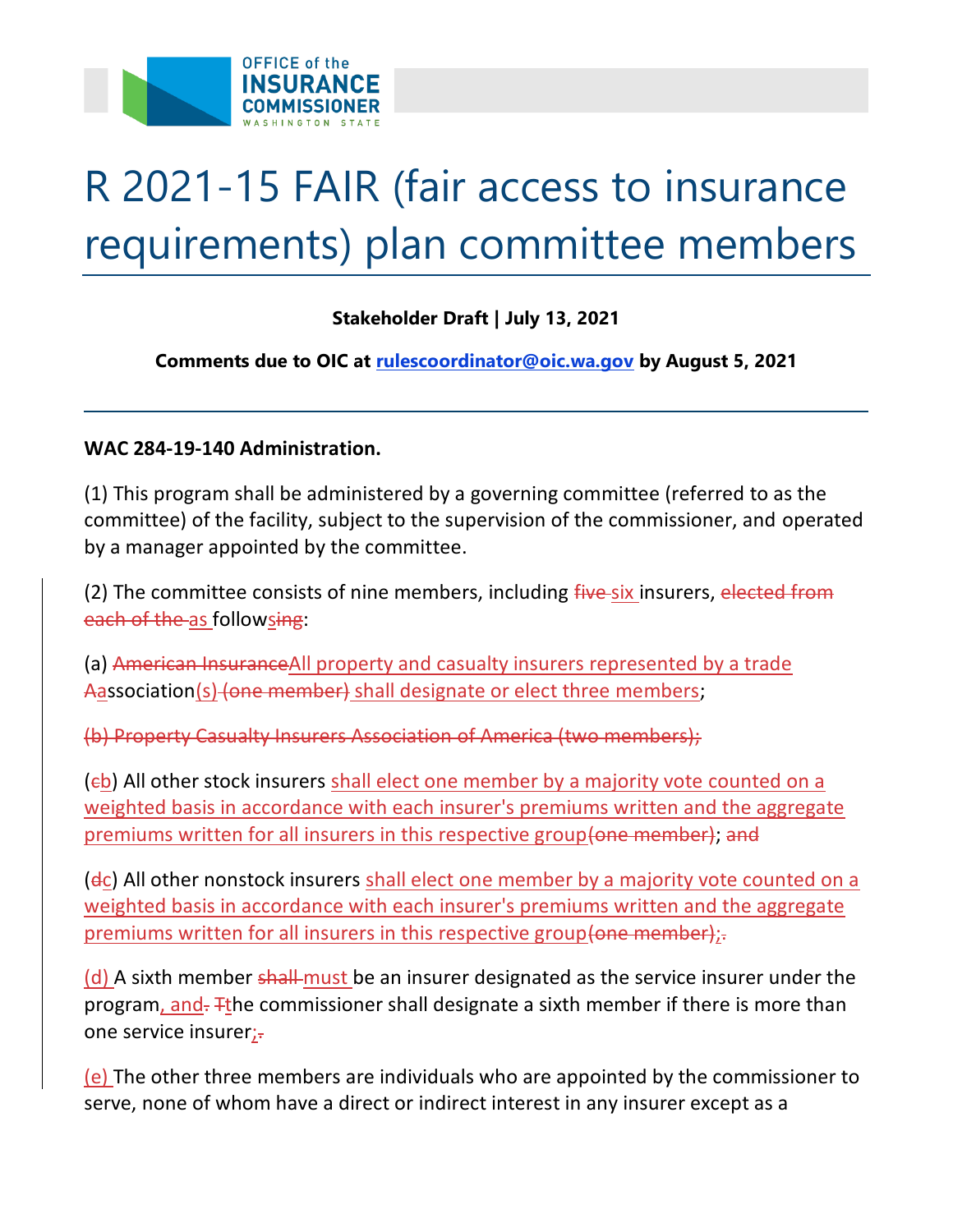policyholder;. The individual members serve for a period successors are appointed.

 $(f)$  Not more than one insurer in a group under the same management or ownership shall serve on the committee at the same time;- and

 $(g)$  One of the six insurers on the governing committee shall must be a domestic insurer.

(3) The governing committee may issue operating procedures and other directives to carry out the purposes of this plan and directives of the commissioner.

 facility, and each officer and employee of the facility shall be indemnified by the facility (4) Each person serving on the committee or any subcommittee, each member of the against all costs and expenses actually and necessarily incurred in connection with the defense of any action, suit, or proceeding in which he or she is made a party by reason of being or having been a member of the committee, or a member or officer or employee of the facility except in relation to matters as to which he or she has been judged in such action, suit, or proceeding to be liable by reason of willful misconduct in the performance of duties as a member of the committee, or a member or officer or employee of the facility. This indemnification does not apply to any loss, cost, or expense on insurance policy claims under the program. Indemnification is not exclusive of other rights to which such member or officer may be entitled as a matter of law.

(5) Members on the committee serve for a period of one year or until successors are elected, designated or appointed, as applicable.

## **WAC 284-19-150 Annual and special meetings.**

(1) There shall be an annual meeting of the insurers on a date fixed by the committee. The three associations (WAC 284-19-140(2)) shall designate or elect their representatives to the committee. The two nonassociation groups of companies shall elect their respective representatives by a majority vote counted on a weighted basis in accordance with each insurer's premiums written and the aggregate premiums written for all insurers in the respective groups of companies. Representatives on the committee shall serve for a period of one year or until successors are elected or designated.

(2) A special meeting may be called at a time and place designated by the committee or upon the written request to the committee of any ten insurers, not more than one of which may be a group under the same management or ownership.